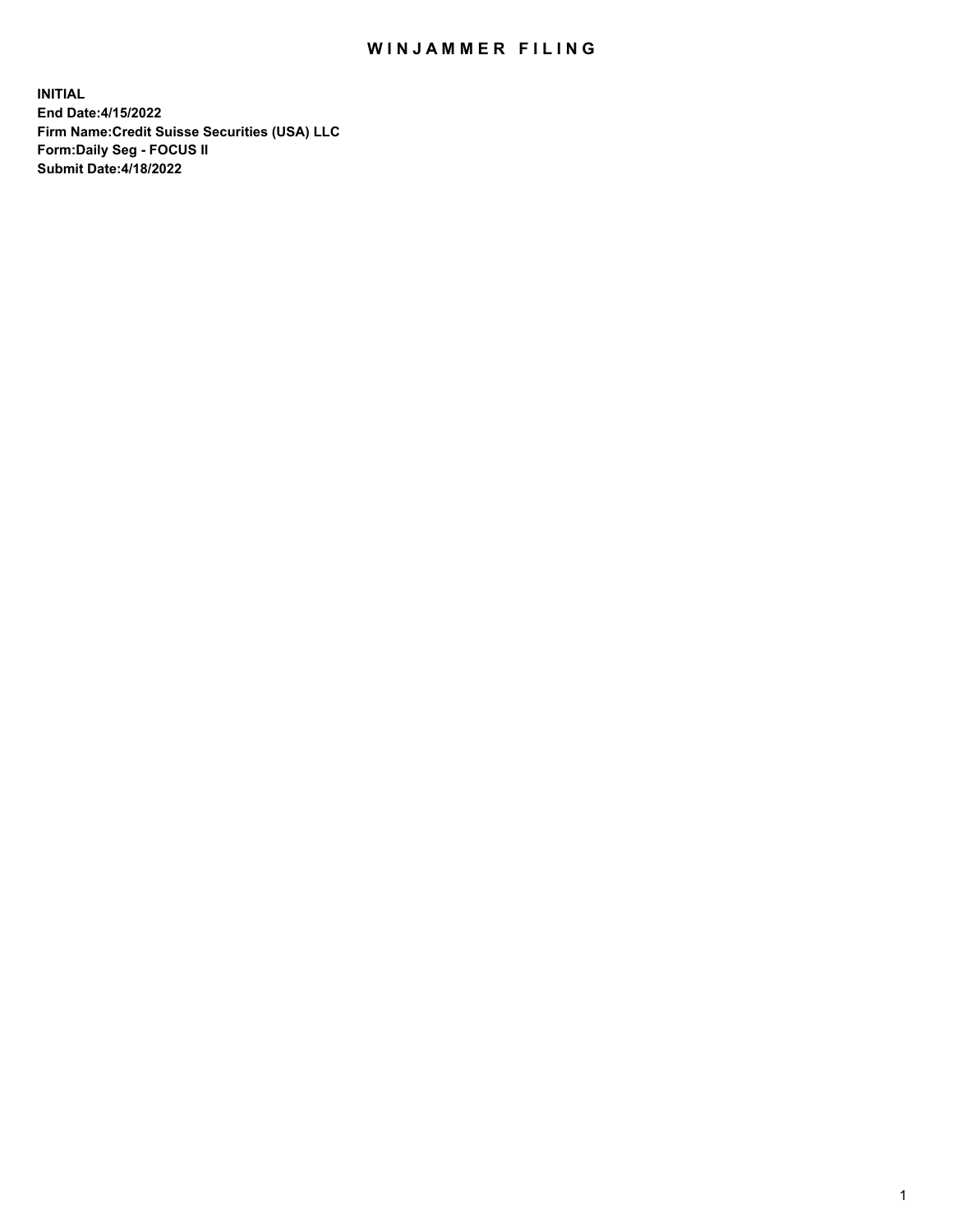**INITIAL End Date:4/15/2022** 

## **Firm Name:Credit Suisse Securities (USA) LLC Form:Daily Seg - FOCUS II Submit Date:4/18/2022**

#### **Daily Segregation - Cover Page**

| Name of Company                                                                                                                                                                                                                                                                                                                | <b>Credit Suisse Securities (USA)</b><br><b>LLC</b>              |
|--------------------------------------------------------------------------------------------------------------------------------------------------------------------------------------------------------------------------------------------------------------------------------------------------------------------------------|------------------------------------------------------------------|
| <b>Contact Name</b>                                                                                                                                                                                                                                                                                                            | <b>Alexander Baptiste</b>                                        |
| <b>Contact Phone Number</b>                                                                                                                                                                                                                                                                                                    | 919-994-6223                                                     |
| <b>Contact Email Address</b>                                                                                                                                                                                                                                                                                                   | alexander.baptiste@credit-suiss<br>e.com                         |
| FCM's Customer Segregated Funds Residual Interest Target (choose one):<br>a. Minimum dollar amount: ; or<br>b. Minimum percentage of customer segregated funds required:% ; or<br>c. Dollar amount range between: and; or<br>d. Percentage range of customer segregated funds required between:% and%.                         | $\frac{\frac{0}{5}}{\frac{0}{0}}$<br>0 <sub>0</sub>              |
| FCM's Customer Secured Amount Funds Residual Interest Target (choose one):<br>a. Minimum dollar amount: ; or<br>b. Minimum percentage of customer secured funds required:% ; or<br>c. Dollar amount range between: and; or<br>d. Percentage range of customer secured funds required between:% and%.                           | $\frac{0}{5}$<br>$\underline{0} \underline{0}$<br>0 <sub>0</sub> |
| FCM's Cleared Swaps Customer Collateral Residual Interest Target (choose one):<br>a. Minimum dollar amount: ; or<br>b. Minimum percentage of cleared swaps customer collateral required:% ; or<br>c. Dollar amount range between: and; or<br>d. Percentage range of cleared swaps customer collateral required between:% and%. | $\frac{0}{5}$<br>0 <sub>0</sub><br>0 <sub>0</sub>                |

Attach supporting documents CH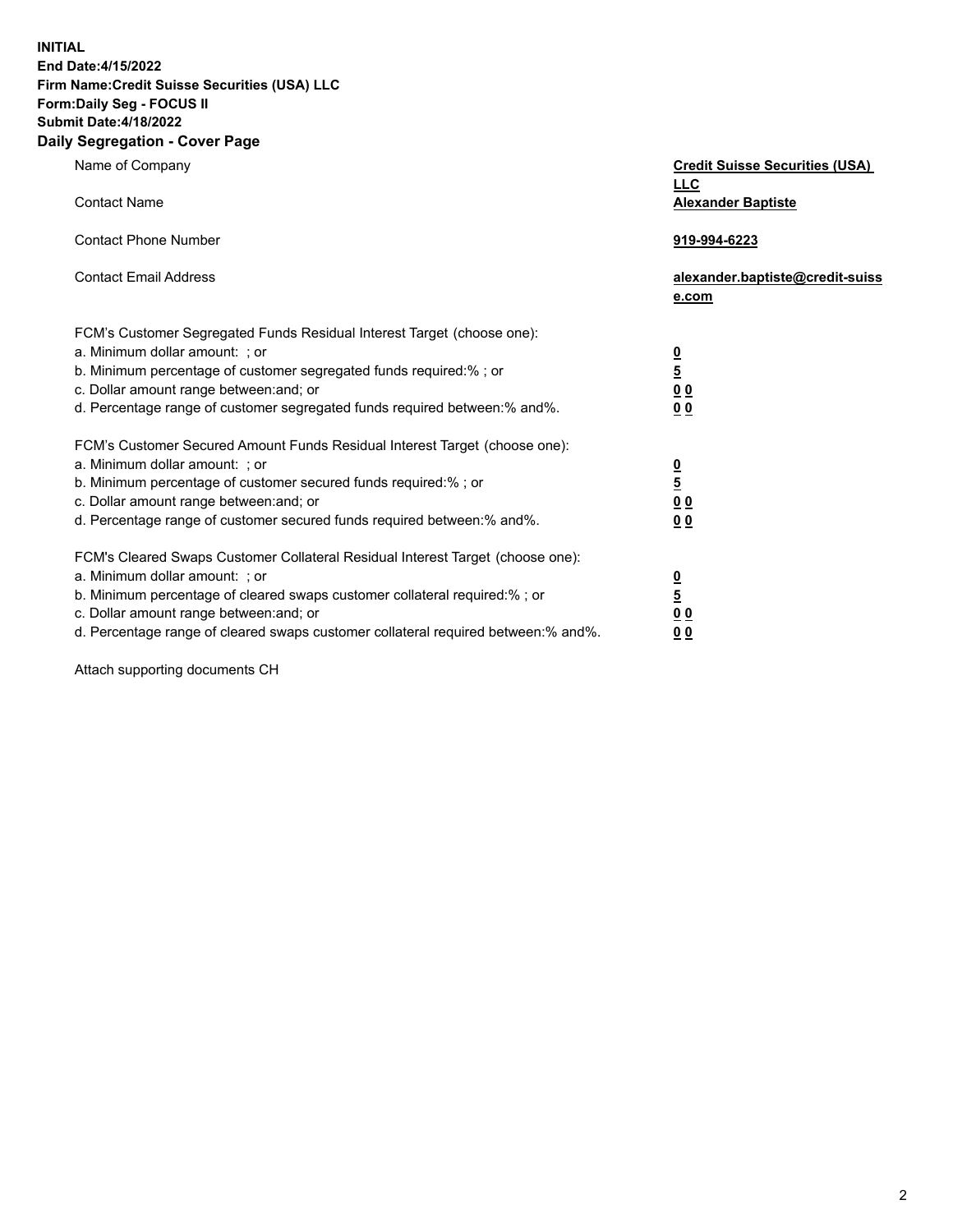### **INITIAL End Date:4/15/2022 Firm Name:Credit Suisse Securities (USA) LLC Form:Daily Seg - FOCUS II Submit Date:4/18/2022**

## **Daily Segregation - Secured Amounts**

|     | Foreign Futures and Foreign Options Secured Amounts                                         |                                                       |
|-----|---------------------------------------------------------------------------------------------|-------------------------------------------------------|
|     | Amount required to be set aside pursuant to law, rule or regulation of a foreign            | $0$ [7305]                                            |
|     | government or a rule of a self-regulatory organization authorized thereunder                |                                                       |
| 1.  | Net ledger balance - Foreign Futures and Foreign Option Trading - All Customers             |                                                       |
|     | A. Cash                                                                                     | 2,941,797,131 [7315]                                  |
|     | B. Securities (at market)                                                                   | 26,276,475 [7317]                                     |
| 2.  | Net unrealized profit (loss) in open futures contracts traded on a foreign board of trade   | -1,693,273,459 [7325]                                 |
| 3.  | Exchange traded options                                                                     |                                                       |
|     | a. Market value of open option contracts purchased on a foreign board of trade              | 127 [7335]                                            |
|     | b. Market value of open contracts granted (sold) on a foreign board of trade                | $0$ [7337]                                            |
| 4.  | Net equity (deficit) (add lines 1. 2. and 3.)                                               | 1,274,800,274 [7345]                                  |
| 5.  | Account liquidating to a deficit and account with a debit balances - gross amount           | 124,391,114 [7351]                                    |
|     | Less: amount offset by customer owned securities                                            | <mark>-124,338,387</mark> [7352] <b>52,727</b> [7354] |
| 6.  | Amount required to be set aside as the secured amount - Net Liquidating Equity              | 1,274,853,001 [7355]                                  |
|     | Method (add lines 4 and 5)                                                                  |                                                       |
| 7.  | Greater of amount required to be set aside pursuant to foreign jurisdiction (above) or line | 1,274,853,002 [7360]                                  |
|     | 6.                                                                                          |                                                       |
|     | FUNDS DEPOSITED IN SEPARATE REGULATION 30.7 ACCOUNTS                                        |                                                       |
| 1.  | Cash in banks                                                                               |                                                       |
|     | A. Banks located in the United States                                                       | 81,269,613 [7500]                                     |
|     | B. Other banks qualified under Regulation 30.7                                              | 286,398,935 [7520] 367,668,548                        |
|     |                                                                                             | [7530]                                                |
| 2.  | Securities                                                                                  |                                                       |
|     | A. In safekeeping with banks located in the United States                                   | 26,276,475 [7540]                                     |
|     | B. In safekeeping with other banks qualified under Regulation 30.7                          | 0 [7560] 26,276,475 [7570]                            |
| 3.  | Equities with registered futures commission merchants                                       |                                                       |
|     | A. Cash                                                                                     | $0$ [7580]                                            |
|     | <b>B.</b> Securities                                                                        | $0$ [7590]                                            |
|     | C. Unrealized gain (loss) on open futures contracts                                         | $0$ [7600]                                            |
|     | D. Value of long option contracts                                                           | $0$ [7610]                                            |
|     | E. Value of short option contracts                                                          | 0 [7615] 0 [7620]                                     |
| 4.  | Amounts held by clearing organizations of foreign boards of trade                           |                                                       |
|     | A. Cash                                                                                     | $0$ [7640]                                            |
|     | <b>B.</b> Securities                                                                        | $0$ [7650]                                            |
|     | C. Amount due to (from) clearing organization - daily variation                             | $0$ [7660]                                            |
|     | D. Value of long option contracts                                                           | $0$ [7670]                                            |
|     | E. Value of short option contracts                                                          | 0 [7675] 0 [7680]                                     |
| 5.  | Amounts held by members of foreign boards of trade                                          |                                                       |
|     | A. Cash                                                                                     | 2,944,129,215 [7700]                                  |
|     | <b>B.</b> Securities                                                                        | $0$ [7710]                                            |
|     | C. Unrealized gain (loss) on open futures contracts                                         | -1,781,451,894 [7720]                                 |
|     | D. Value of long option contracts                                                           | 127 [7730]                                            |
|     | E. Value of short option contracts                                                          | 0 [7735] 1,162,677,448 [7740]                         |
| 6.  | Amounts with other depositories designated by a foreign board of trade                      | $0$ [7760]                                            |
| 7.  | Segregated funds on hand                                                                    | $0$ [7765]                                            |
| 8.  | Total funds in separate section 30.7 accounts                                               | 1,556,622,471 [7770]                                  |
| 9.  | Excess (deficiency) Set Aside for Secured Amount (subtract line 7 Secured Statement         | 281,769,469 [7380]                                    |
|     | Page 1 from Line 8)                                                                         |                                                       |
| 10. | Management Target Amount for Excess funds in separate section 30.7 accounts                 | 63,742,650 [7780]                                     |

11. Excess (deficiency) funds in separate 30.7 accounts over (under) Management Target **218,026,819** [7785]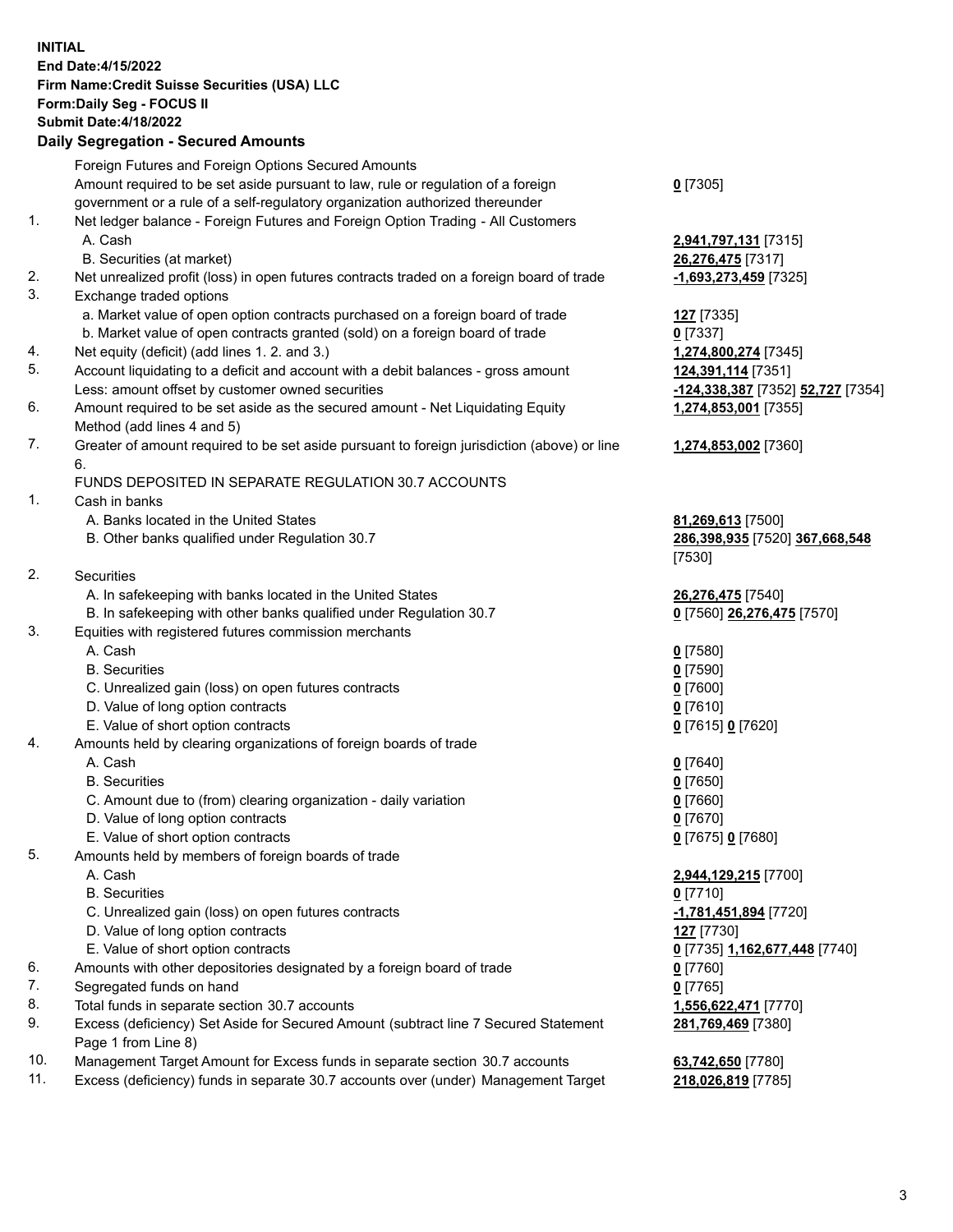|            | <b>INITIAL</b>                                                                                 |                               |
|------------|------------------------------------------------------------------------------------------------|-------------------------------|
|            | End Date: 4/15/2022                                                                            |                               |
|            | Firm Name: Credit Suisse Securities (USA) LLC                                                  |                               |
|            | Form: Daily Seg - FOCUS II                                                                     |                               |
|            | <b>Submit Date: 4/18/2022</b>                                                                  |                               |
|            | Daily Segregation - Segregation Statement                                                      |                               |
|            | SEGREGATION REQUIREMENTS(Section 4d(2) of the CEAct)                                           |                               |
| 1.         | Net ledger balance                                                                             |                               |
|            | A. Cash                                                                                        | 633,095,053 [7010]            |
|            | B. Securities (at market)                                                                      | 354,028,981 [7020]            |
| 2.         | Net unrealized profit (loss) in open futures contracts traded on a contract market             | -210,038,182 [7030]           |
| 3.         | Exchange traded options                                                                        |                               |
|            | A. Add market value of open option contracts purchased on a contract market                    | 50,778,032 [7032]             |
|            | B. Deduct market value of open option contracts granted (sold) on a contract market            | -50,980,967 [7033]            |
| 4.         | Net equity (deficit) (add lines 1, 2 and 3)                                                    | 776,882,917 [7040]            |
| 5.         | Accounts liquidating to a deficit and accounts with                                            |                               |
|            | debit balances - gross amount                                                                  | 86,545,905 [7045]             |
|            | Less: amount offset by customer securities                                                     | -86,545,274 [7047] 631 [7050] |
| 6.         | Amount required to be segregated (add lines 4 and 5)                                           | 776,883,548 [7060]            |
|            | <b>FUNDS IN SEGREGATED ACCOUNTS</b>                                                            |                               |
| 7.         | Deposited in segregated funds bank accounts                                                    |                               |
|            | A. Cash                                                                                        | 95,347,105 [7070]             |
|            | B. Securities representing investments of customers' funds (at market)                         | $0$ [7080]                    |
|            | C. Securities held for particular customers or option customers in lieu of cash (at            | 334,944,394 [7090]            |
|            | market)                                                                                        |                               |
| 8.         | Margins on deposit with derivatives clearing organizations of contract markets                 |                               |
|            | A. Cash                                                                                        | 624,040,336 [7100]            |
|            | B. Securities representing investments of customers' funds (at market)                         | $0$ [7110]                    |
|            | C. Securities held for particular customers or option customers in lieu of cash (at<br>market) | 19,084,587 [7120]             |
| 9.         | Net settlement from (to) derivatives clearing organizations of contract markets                | -347,303 [7130]               |
| 10.        | Exchange traded options                                                                        |                               |
|            | A. Value of open long option contracts                                                         | 50,778,032 [7132]             |
|            | B. Value of open short option contracts                                                        | -50,980,967 [7133]            |
| 11.        | Net equities with other FCMs                                                                   |                               |
|            | A. Net liquidating equity                                                                      | 162,590 [7140]                |
|            | B. Securities representing investments of customers' funds (at market)                         | $0$ [7160]                    |
|            | C. Securities held for particular customers or option customers in lieu of cash (at            | $0$ [7170]                    |
|            | market)                                                                                        |                               |
| 12.        | Segregated funds on hand                                                                       | $0$ [7150]                    |
| 13.        | Total amount in segregation (add lines 7 through 12)                                           | 1,073,028,774 [7180]          |
| 14.        | Excess (deficiency) funds in segregation (subtract line 6 from line 13)                        | 296,145,226 [7190]            |
| 15.<br>16. | Management Target Amount for Excess funds in segregation                                       | 38,844,177 [7194]             |
|            | Excess (deficiency) funds in segregation over (under) Management Target Amount                 | 257,301,049 [7198]            |

16. Excess (deficiency) funds in segregation over (under) Management Target Amount Excess